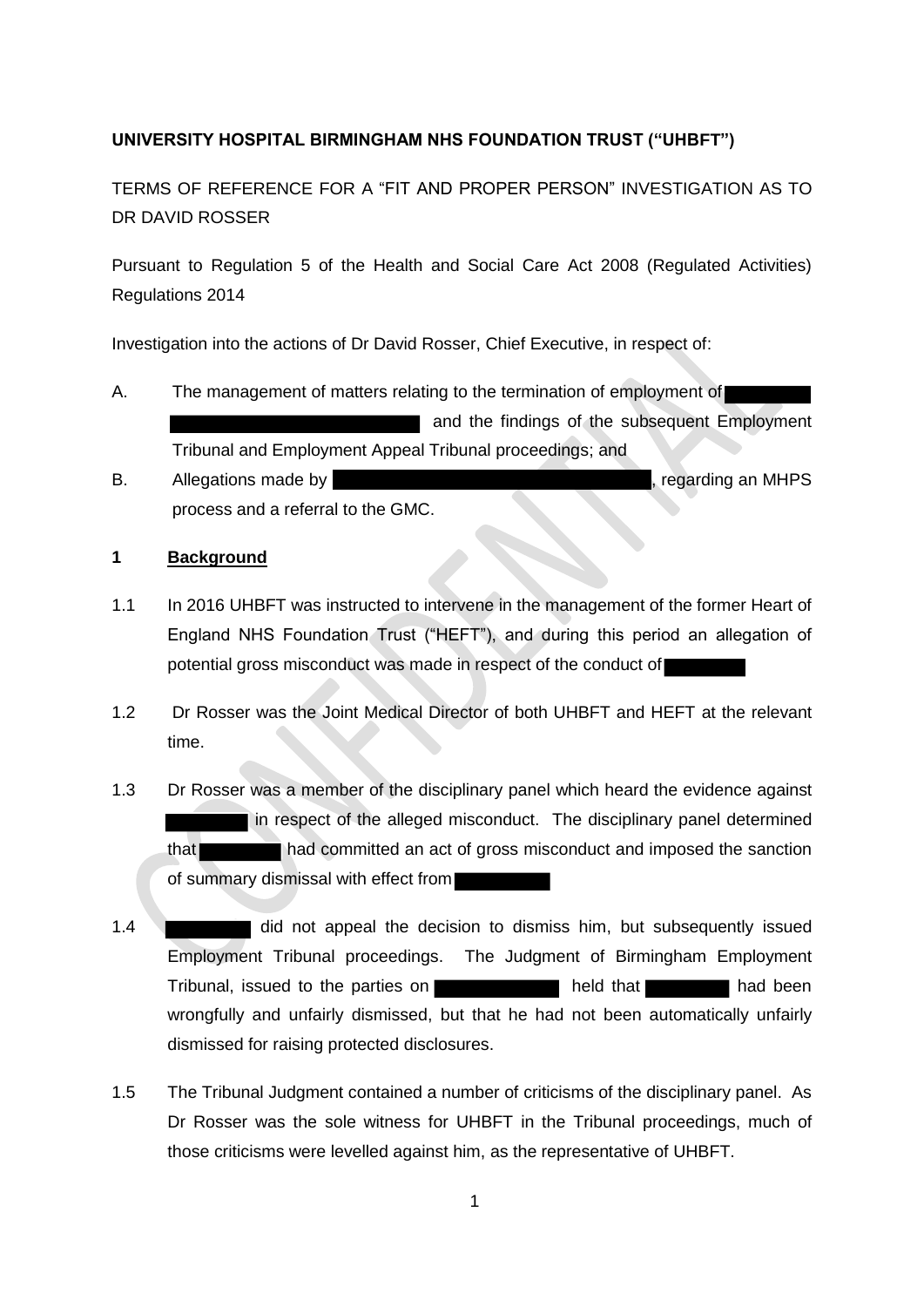- 1.6 The Trust presented an appeal to the Tribunal decision, but in a Judgment from the Employment Appeal Tribunal dated 1 May 2020, the appeal was rejected.
- 1.7 The criticisms of Dr Rosser in the Employment Tribunal and Employment Appeal Tribunal judgments have resulted in this investigation under Regulation 5 of the Health and Social Care Act 2008 (Regulated Activities) Regulations 2014. ("**the Regulations**")
- 1.8 Subsequently, the CQC have forwarded to the Trust allegations made by , which are to be included within the scope of the investigation.



2.1 The Regulations impose upon UHBFT obligations to ensure that each of its directors (or anyone performing an equivalent function) is a Fit and Proper Person ("**FPP**") to hold office. This investigation is into the question of whether Dr Rosser, UHBFT's current Chief Executive, is a Fit and Proper Person to hold that office.

2.2 The FPP test is set out in Regulation 5 of the Regulations and provides as follows:

### *Fit and proper persons: directors*

*5.—(1) This regulation applies where a service provider is a health service body.*

*(2) Unless the individual satisfies all the requirements set out in paragraph (3), the service provider must not appoint or have in place an individual—*

*(a) as a director of the service provider, or*

*(b) performing the functions of, or functions equivalent or similar to the functions of, such a director.*

*(3) The requirements referred to in paragraph (2) are that—*

*(a) the individual is of good character,*

*(b) the individual has the qualifications, competence, skills and experience which are necessary for the relevant office or position or the work for which they are employed,*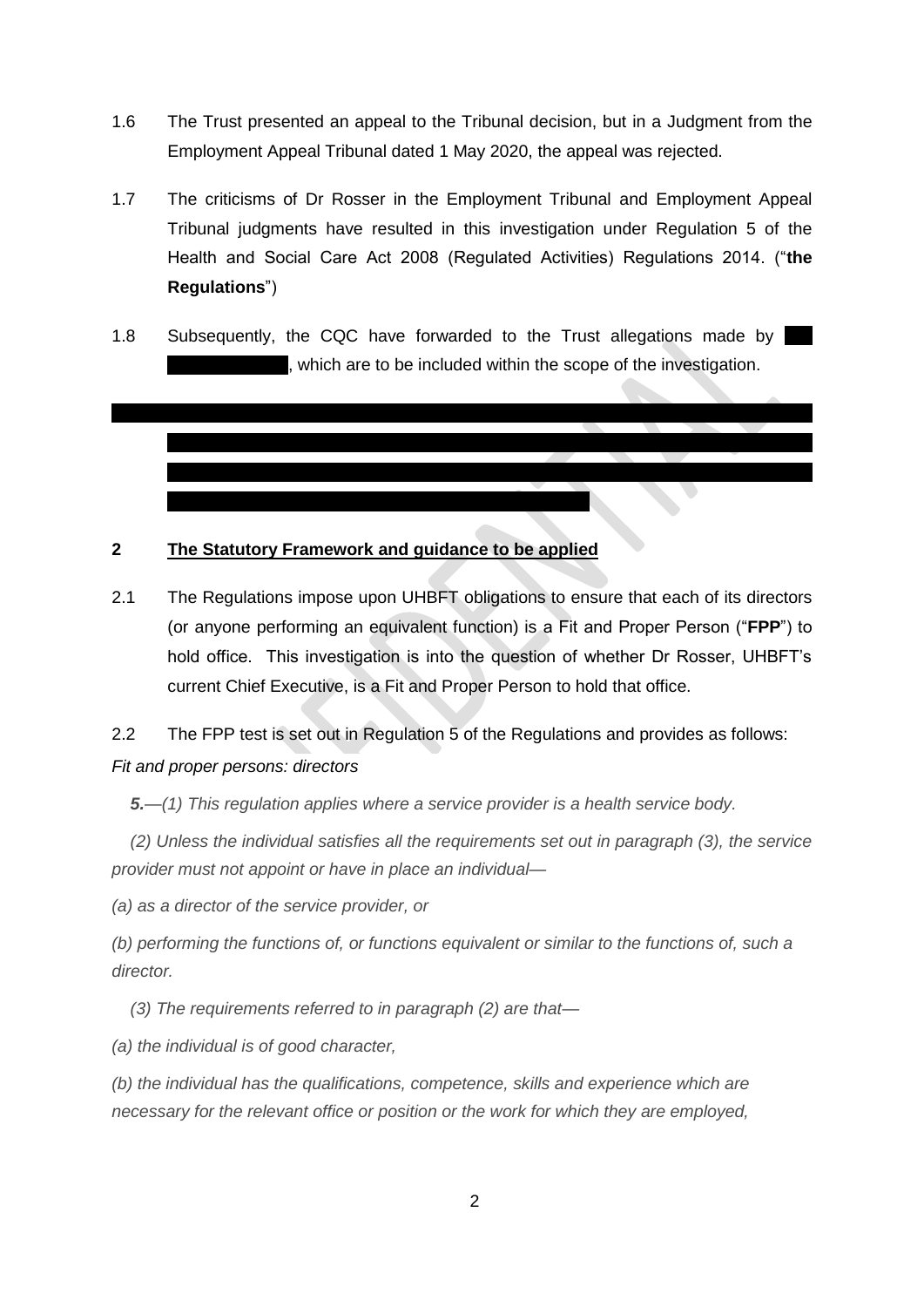*(c) the individual is able by reason of their health, after reasonable adjustments are made, of properly performing tasks which are intrinsic to the office or position for which they are appointed or to the work for which they are employed,*

*(d) the individual has not been responsible for, been privy to, contributed to or facilitated any serious misconduct or mismanagement (whether unlawful or not) in the course of carrying on a regulated activity or providing a service elsewhere which, if provided in England, would be a regulated activity, and*

*(e) none of the grounds of unfitness specified in Part 1 of Schedule 4 apply to the individual.*

*(4) In assessing an individual's character for the purposes of paragraph (3)(a), the matters considered must include those listed in Part 2 of Schedule 4.*

*(5) The following information must be available to be supplied to the Commission in relation to each individual who holds an office or position referred to in paragraph (2) (a) or (b)—*

*(a) the information specified in Schedule 3, and*

*(b) such other information as is required to be kept by the service provider under any enactment which is relevant to that individual.*

*(6) Where an individual who holds an office or position referred to in paragraph (2)(a) or (b) no longer meets the requirements in paragraph (3), the service provider must—*

*(a) take such action as is necessary and proportionate to ensure that the office or position in question is held by an individual who meets such requirements, and*

*(b) if the individual is a health care professional, social worker or other professional registered with a health care or social care regulator, inform the regulator in question.*

- 2.3 The requirement that appears to be most relevant to the criticisms made by the Employment Tribunal is that at paragraph 3(d), relating to serious misconduct or mismanagement. Should the Investigator consider that any other provisions of the Regulations set out above are also relevant, the Investigator is asked to address them in the investigation report.
- 2.4 The CQC has also issued guidance for service providers as to how the Regulations and the FPP test should be approached.

#### **3 Appointment and Timetable**

3.1 **3.1 1.1 1.1 1.1 1.1 1.1 1.1 1.1 1.1 1.1 1.1 1.1 1.1 1.1 1.1 1.1 1.1 1.1 1.1 1.1 1.1 1.1 1.1 1.1 1.1 1.1 1.1 1.1 1.1 1.1 1.1 1.1 1.1 1.1 1.1 1.1 1** Chair, Rt Hon Jacqui Smith, to conduct this investigation, supported by an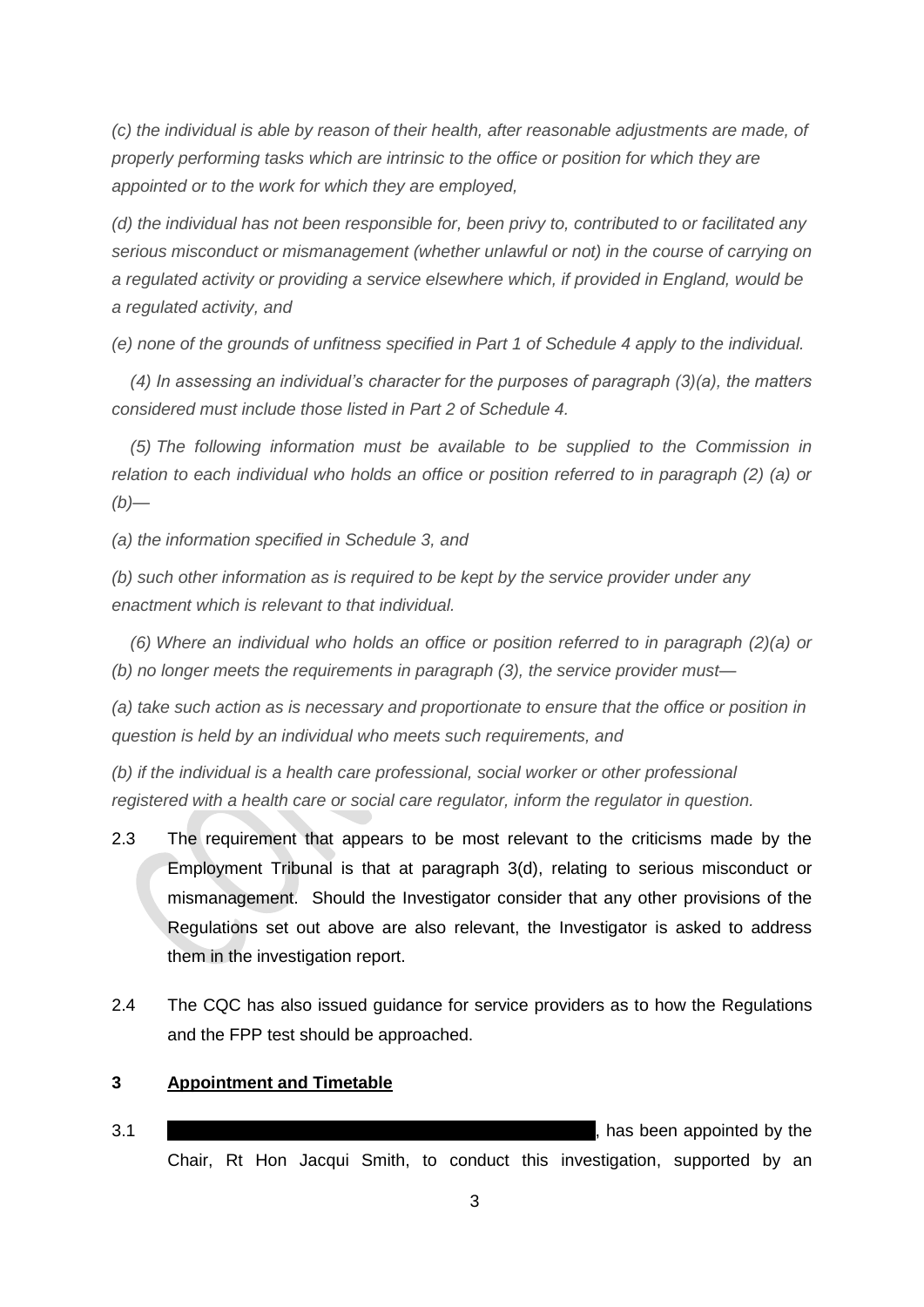appropriately experienced solicitor from a law firm that has not been involved in the case. This individual's role will be to provide an added element of external independence and technical legal support (together, "the Investigators"). The Investigators shall conduct the FPP investigation and produce a confidential investigation report as soon as reasonably practicable for the Chair and members of UHBFT's Executive Appointments and Remuneration Committee ("**EARC**").

#### **4 Methodology**

- 4.1 The Investigators shall review the Judgments of both the Employment Tribunal and the Employment Appeal Tribunal in so far as they relate to Dr Rosser, in accordance with the statutory framework and guidance referred to in paragraph 2 above, as well as UHBFT's policy with regard to the FPP test.
- 4.2 The Investigators shall consider any professional advice provided to Dr Rosser regarding the matters which are the subject of the FPP investigation. It is not, however, the intention of UHBFT to waive legal privilege in respect of any legal advice received.
- 4.3 Interviews should be held with, or written responses to questions obtained from, relevant witnesses and any relevant documentation relating to the FPP concerns to be investigated should be collated to establish the facts and to enable an investigation report to be produced.
- 4.4 The Investigators should produce notes of any meetings with witnesses, and if any aspect of the investigation is not covered by meeting notes, the Investigator should ensure that the oral evidence is fully set out in the investigation report.
- 4.5 The Investigators must ensure that the investigation is conducted confidentially and that breaches of confidentiality are avoided as far as possible. Witnesses must be informed that they must observe confidentiality in relation to the investigation and associated matters.
- 4.6 The Investigators have a discretion as to how the investigation is carried out, but the purpose of the investigation is to ascertain the facts in an unbiased and fair way.

## **5 Outcome**

5.1 The Investigators should produce an investigation report for EARC, which should include a written record of the investigation, setting out the facts established by the